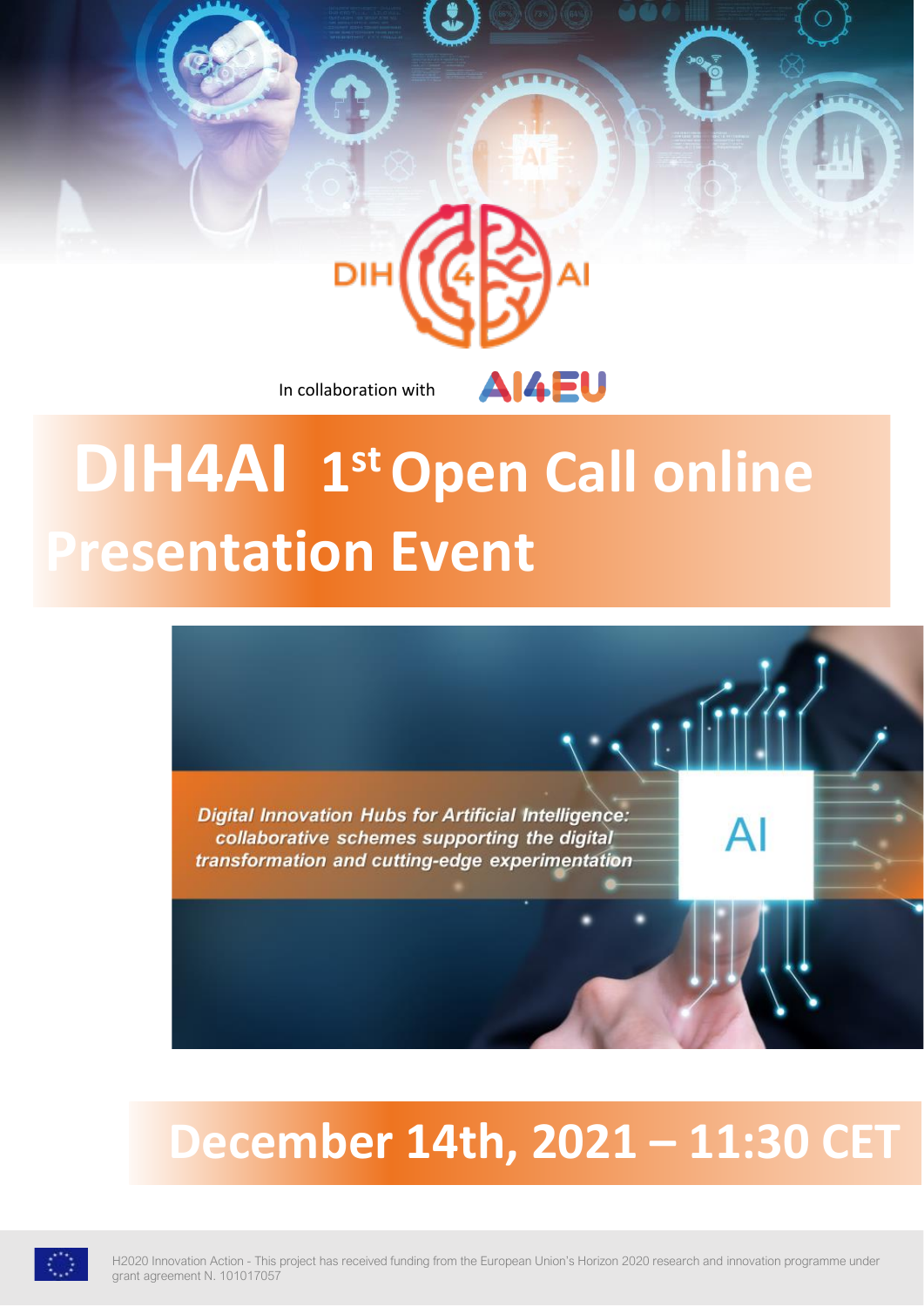



## **About this event**

As envisaged in the European Commission White Paper on AI<sup>1</sup>, by 2025 Europe will lead worldwide in ethical and sustainable adoption of AI. DIHs have become the success factor for European SMEs, leveraging on the DIHs' Pan-European and Regional networks and playing a key role in supporting innovation and the adoption of new technologies, including AI.

The DIH4AI aims at building a network of AI-on-demand innovation and collaboration platforms, interoperable with the AI4EU platform, supporting the joint development and provision of services through a sustainable network of regional AI DIHs to serve local SMEs and GovTech agencies.

Through the network, the DIHs are connecting research and industry, ultimately facilitating AI adoption. Putting strong emphasis on collaboration and exchange across the ecosystem, network's stakeholders are intensively collaborating to ensure best use and deployment of available European AI capacities and capabilities.

The project, started in early 2021, includes a series of intra-region and cross-regional experiments and is also providing a total of 2M€ for Financial Support to Third Parties (FSTP), in two waves of Open Calls, so as to expand the ecosystem of DIHs to other regions than the ones covered by the project participants and also to complement the catalogue of AI solutions existing in the project.

- $\triangleright$  The first Open Call was launched on September 30<sup>th</sup>, 2021, and it will remain open for the submission of proposals until December 30<sup>th</sup>, 2021, 17:00 CET.
- ➢ The second Open Call will be launched in Summer 2022, according to the current time plan.

The guidelines and useful resources for the participation are included [here in the website of the](https://www.dih4ai.eu/copy-of-open-calls)  [DIH4AI Project,](https://www.dih4ai.eu/copy-of-open-calls) including, among others, the Guide for Applicants the proposed template for proposals. Also, in [the](https://dih4ai.ems-innovalia.org/) former link, as the submission will need to be performed online through the [EMS application,](https://dih4ai.ems-innovalia.org/) there is also a User Guide included for the Call application through the EMS.

This is an opportunity to learn more about the Open Call, the requirements for the participation of your experiments and to solve any doubt the applicants may have, after having got access to the available dissemination guides and material.

Link to the [Registration page for the Event](https://innovalia.webex.com/innovalia/j.php?MTID=m1910ba181678e3b22c9d84cbbbeaaf54)

<sup>1</sup> [https://ec.europa.eu/info/sites/info/files/commission-white-paper-artificial-intelligence-feb2020\\_en.pdf](https://ec.europa.eu/info/sites/info/files/commission-white-paper-artificial-intelligence-feb2020_en.pdf)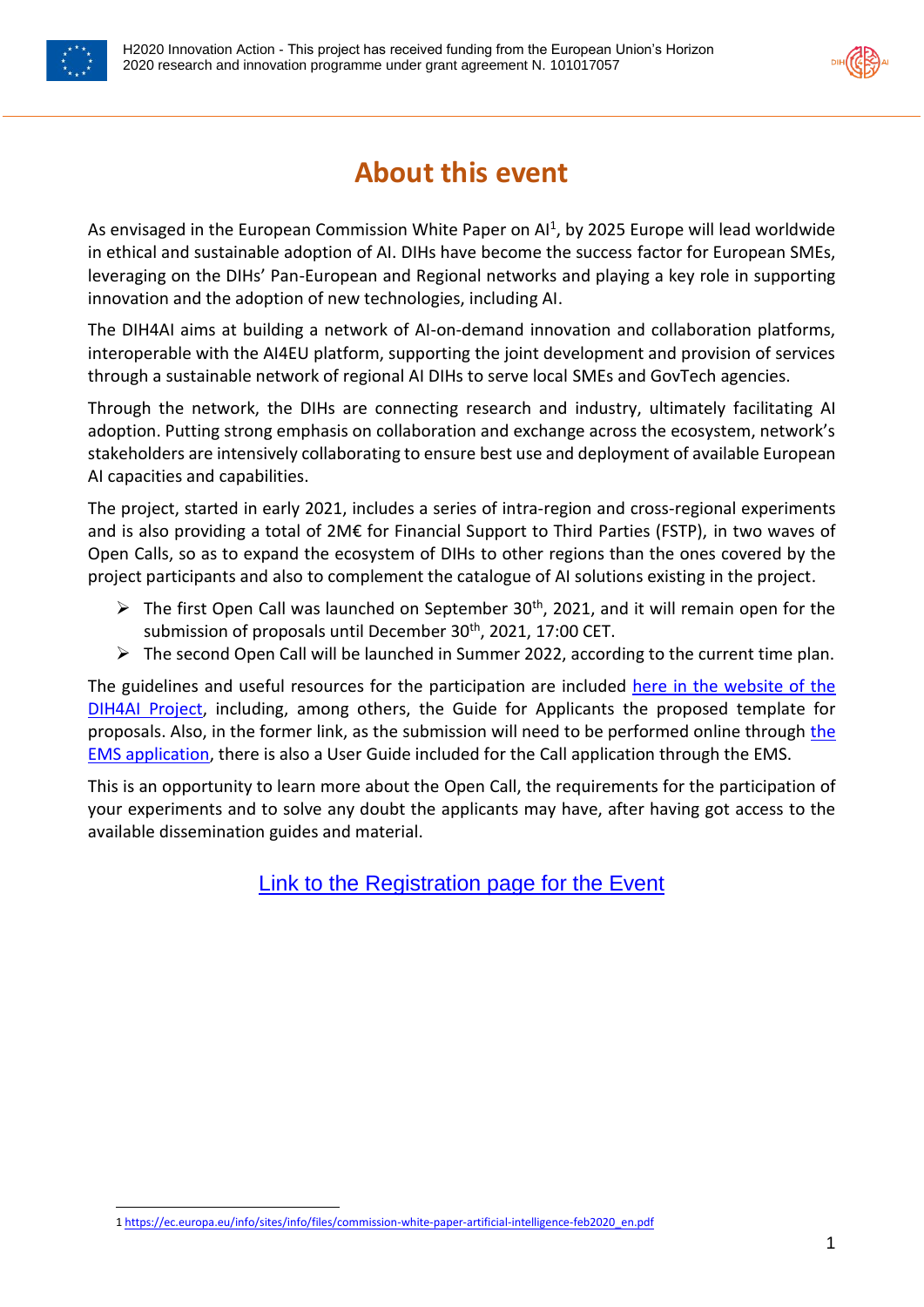



## **Online Event**

### **DIH4AI: Collaborative schemes supporting the digital transformation and cutting-edge experimentation**

#### **14th December 2021**

**11:30 – 12.45 CET**

#### **Welcome & housekeeping (11:30 – 11:35)**

*Daniel Echebarria, R&D Project Manager, Innovalia Association*

Welcoming participants, illustrating the agenda and organization of the meeting, and sharing the objectives*.*

#### ✓ **11:35 – 11:55 Introduction to the DIH4AI Project and the Relevance of its Open Calls**

#### *David Brunelleschi, Director, Intellera Consulting*

This opening presentation represents an overview of the DIH4AI Project and how it intends to build a DIH-driven AI-on-demand platform. The network of DIHs will play a key part, in this case, on the implementation and adoption of AI technologies by SMEs of a wide variety of sectorial areas, and this will be performed by leveraging on DIHs regional constituencies and cross-regional collaboration.

#### ✓ **11:55 – 12:25 DIH4AI Open Call 1**

#### *Daniel Echebarria, R&D Project Manager, Innovalia Association*

This is the part specifically addressing the presentation of the Open Call 1, divided into the following subsections:

#### ➢ **11:55 – 12:10 Objectives, Scope and Application Requirements**

This is the first part of session specifically regarding the DIH4AI Open Call, and will consist in an overview about the call, with general figures about it, and the objectives and scope of the Call, including the presentation of the sectors of applicability, the technological topics and the types of mini-consortia allowed to participate.

#### ➢ **12:10 – 12:20 Timing and Evaluation Criteria**

In this subsection, the timing and evaluation criteria will be explained, including the overall timeline for the development of the Experiments and the presentation deeper into the Evaluation process, by explaining the criteria that will be considered at the time of assessing the proposals, setting the scoring and eventually selecting the winner Experiments.

#### ➢ **12:20 – 12:25 Application through the EMS and presentation of helpful resources published**

This intervention concerns the application process via the EMS. Also, the set of resources available through the website and the EMS will also be briefly introduced.